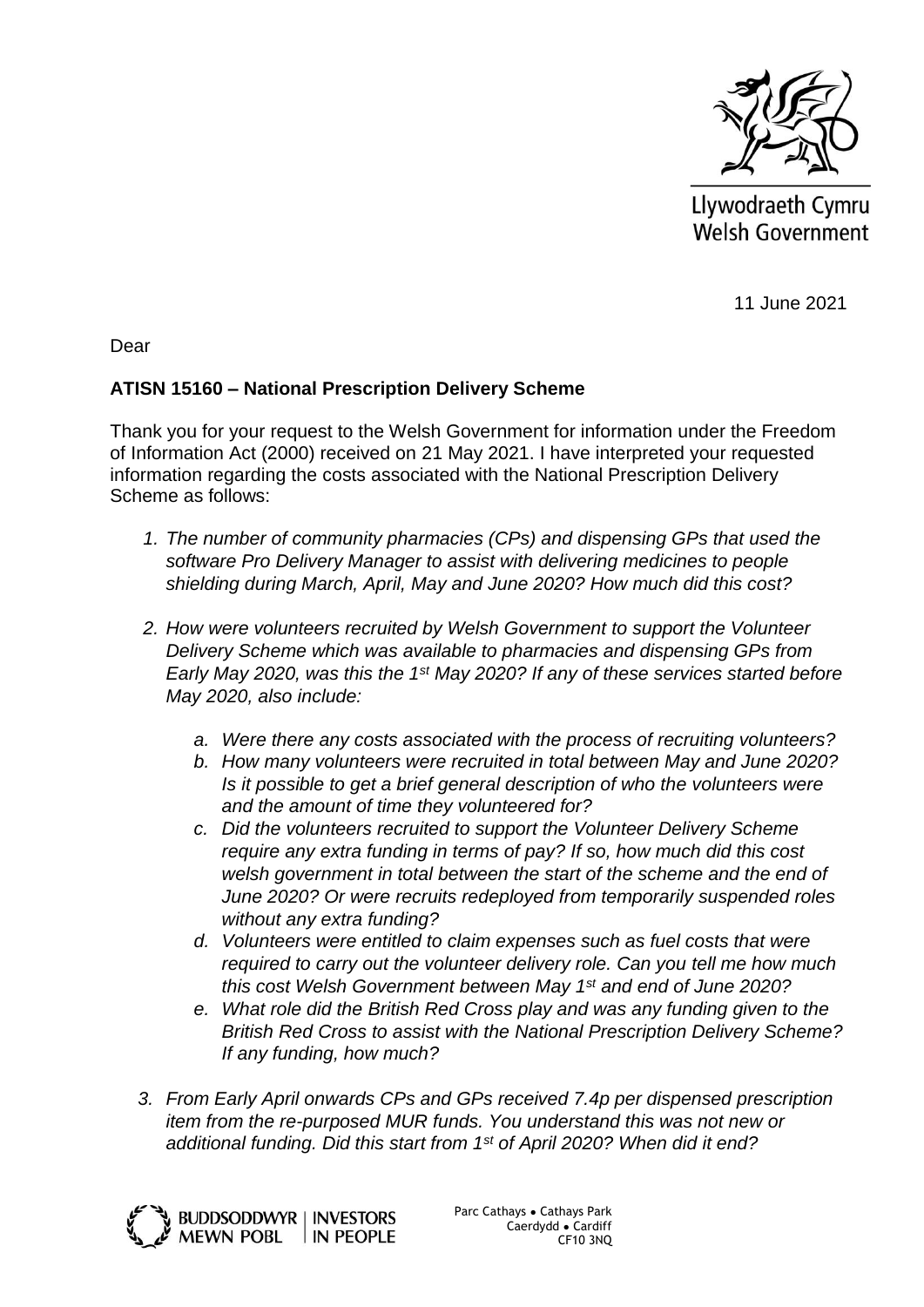## **Our Response**

**1.** The Pro Delivery Manager accounts were created for all community pharmacies and dispensing doctor sites who expressed an interest in being part of the scheme. License fees were funded for a total of 693 sites, not all of these sites went on to actively use the service. Costs for this are listed below:

| <b>Month</b>      | Total number of CPs & GPs using PDM | Total cost: |
|-------------------|-------------------------------------|-------------|
| <b>March 2020</b> |                                     | £0.00       |
| <b>April 2020</b> | 138                                 | £3,754.68   |
| May 2020          | 321                                 | £29,106.00  |
| June 2020         | 375                                 | £29,106.00  |
|                   |                                     | £61,966.68  |

Total number of CPs & GPs actively using PDM software: Total accounts created: 693. Total active accounts March-June: 375.

2. A pilot began on 29 April 2020. The National Volunteer Prescription Delivery Scheme was subsequently announced by the Minister on 5 May 2020. Volunteers were recruited either by i) British Red Cross or St John Ambulance Cymru on behalf of the Welsh Government; or ii) by Welsh Government officials directly through liaison with; the Pharmaceutical Industry, Optometry Wales, the Driving and Vehicle Standards Agency (DVSA), and various Welsh Government departments (e.g. Cadw) and other appropriately vetted individuals from public sector organisations.

I am able to confirm that these services did not start before May 2020.

a. Recruitment and management of volunteers by the British Red Cross and St John Ambulance Cymru was agreed on a cost per site (community pharmacy/dispensing doctor premises) supported as part of the scheme. For the period March-June 2020, the total cost was £8,000.

A small number of Disclosure and Barring Service (DBS) checks were funded for volunteers who did not have appropriate vetting status and whose support was required to cover areas where recruitment of volunteers was more difficult. These costs amounted to £406.

b. In total, 310 volunteers were recruited by 29 June 2020 (from the start of the pilot on 29 April)

From the data that were collected it is not possible to identify individual groups of volunteers but I can confirm volunteers were recruited by the following organisations;

- British Red Cross;
- St John Ambulance Cymru;
- Pharmaceutical Manufacturers:
- The DVSA (primarily driving instructors who were on furlough);
- Optometry Wales (Optometrists and their staffs working in community optometry practices who were on furlough);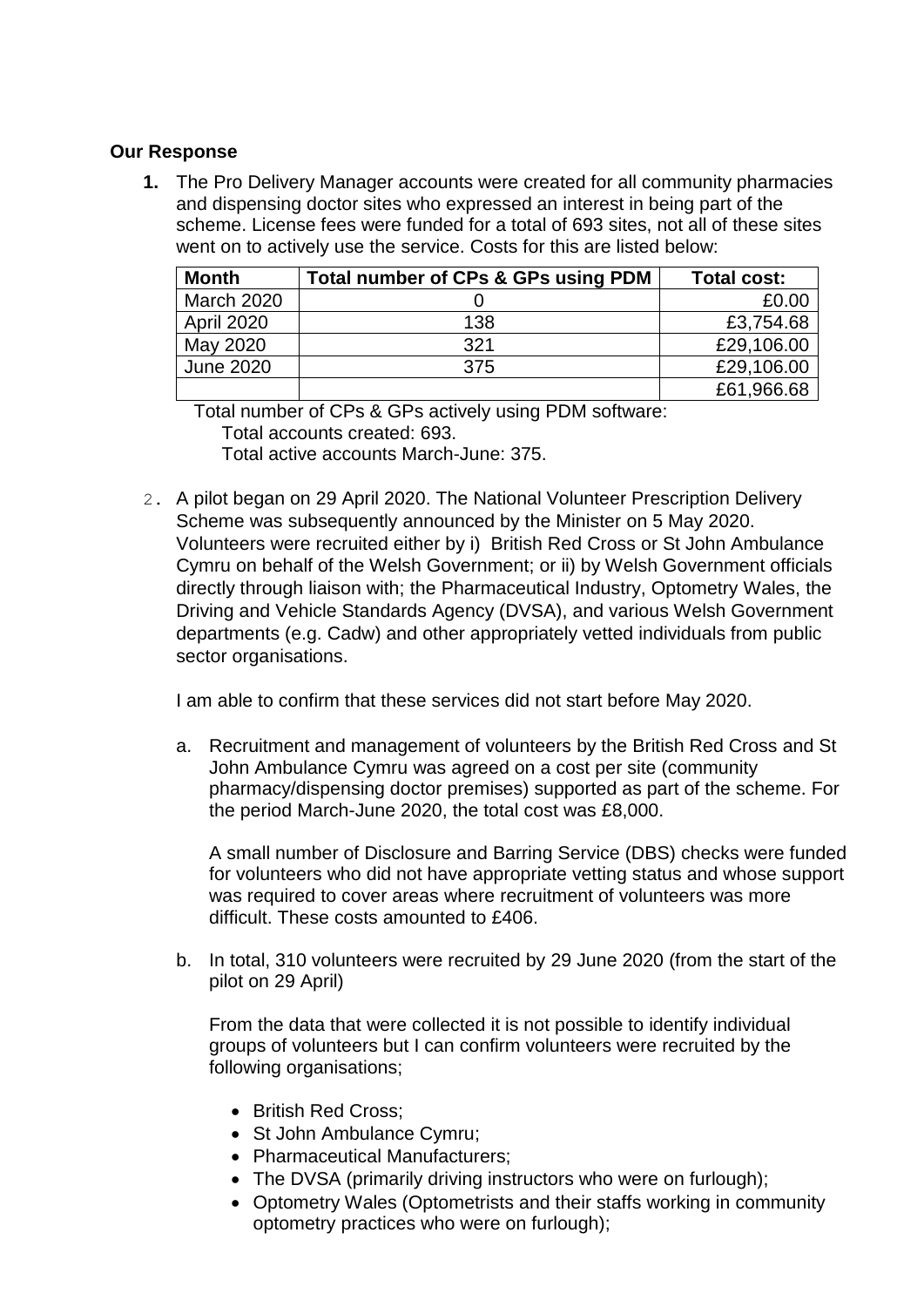- Welsh Government departments whose routine duties were reduced, for example officials working for Cadw;
- Other individuals from public sector bodies who contacted the Welsh Government directly and who had appropriate DBS clearance.
- c. No extra funding was required. Recruits were volunteers and gave their own time to support the scheme. A number of volunteers were given permission from their employers to volunteer whilst temporarily suspended from substantive roles within their organisations. No additional funding was provided in these cases.
- d. Mileage claims were submitted by the British Red Cross for the period 1 April to 30 June 2020 totalling £4,500.
- e. The British Red Cross worked with the Welsh Government to identify suitable individuals to support the National Volunteer Prescriptions Delivery Scheme. They undertook local targeted recruitment of volunteers and matched volunteers with a community pharmacy or dispensing doctor site that had requested support over and above their own delivery arrangements. The British Red Cross were responsible for the appropriate training of such individuals as well as ensuring all volunteers had been appropriately vetted and had a clean driving license and insurance. The British Red Cross were responsible for the care of volunteers they recruited and collated submitted all travel expense claims on their behalf. The British Red Cross acted as volunteers' point of contact and raised queries with Welsh Government officials where necessary.

As referred to in answer to question 2a; £8,000 was paid to the British Red Cross for services provided between 1 April and 30 June 2020

3. The payment of 7.4 per prescription items was payable to pharmacies from1 April 2020 and this stage it is expected to end on 31 March 2022.

## **Next steps**

If you are dissatisfied with the Welsh Government's handling of your request, you can ask for an internal review within 40 working days of the date of this response. Requests for an internal review should be addressed to the Welsh Government's Freedom of Information Officer at:

Information Rights Unit, Welsh Government, Cathays Park, Cardiff, CF10 3NQ

or Email: [Freedom.ofinformation@gov.wales](mailto:Freedom.ofinformation@gov.wales)

Please remember to quote the ATISN reference number above.

You also have the right to complain to the Information Commissioner. The Information Commissioner can be contacted at:

Information Commissioner's Office, Wycliffe House, Water Lane, Wilmslow,